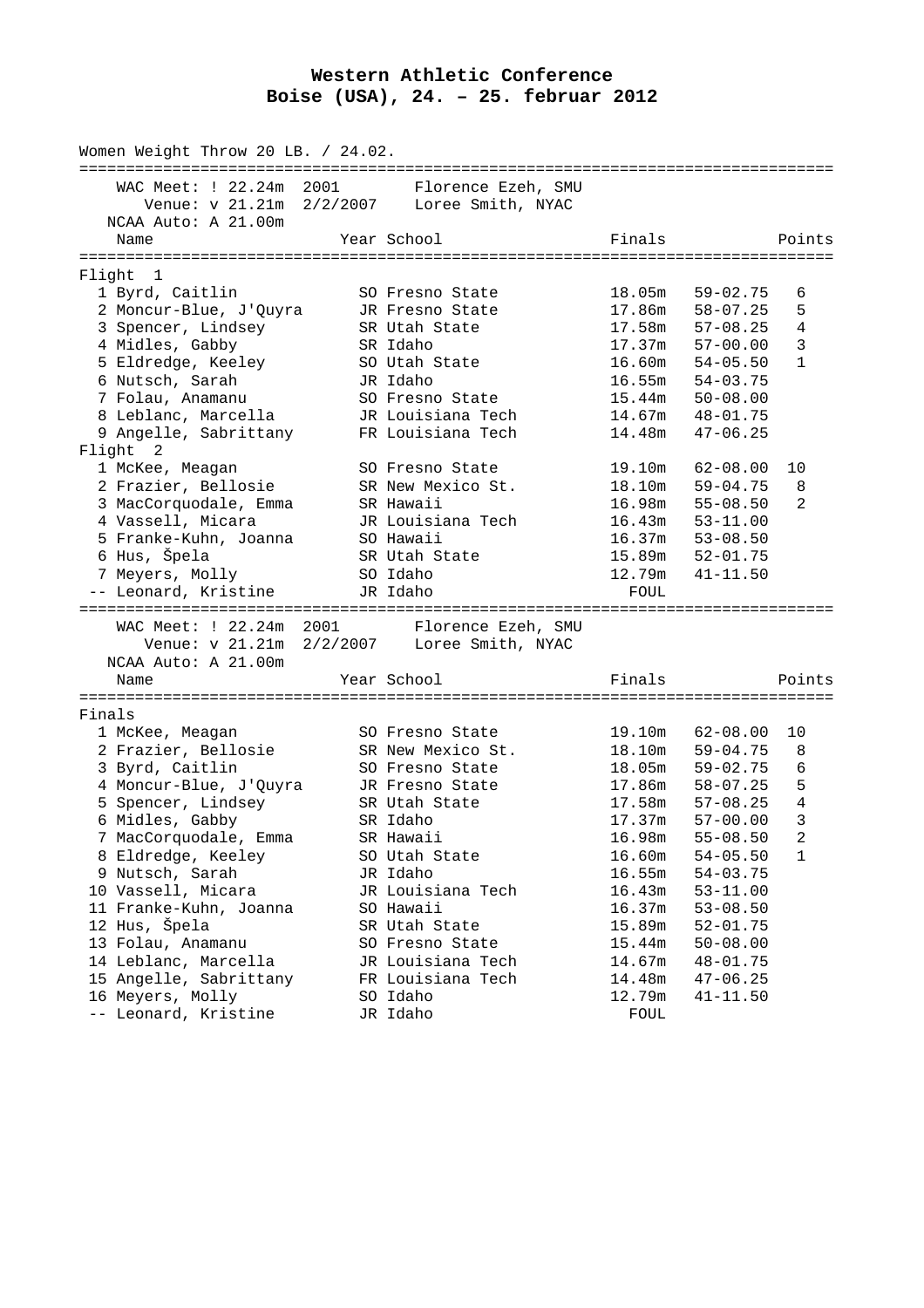Women Shot Put / 25.02. ================================================================================= WAC Meet: ! 18.83m 1998 Teri Tunks, SMU Venue: v 18.19m 2/3/2006 Kristin Heaston, Nike NCAA Auto: A 17.20m Name Year School Finals Points ================================================================================= Flight 1 1 McKee, Meagan SO Fresno State 15.73m 51-07.25 10 14.57m 14.94m 15.42m FOUL 15.33m 15.73m 2 Vassell, Micara JR Louisiana Tech 15.49m 50-10.00 8 14.66m 15.49m 15.27m 15.12m FOUL 15.02m 3 Hus, Špela SR Utah State 14.68m 48-02.00 5 14.50m 14.61m 14.68m 14.30m FOUL FOUL 4 Porlier-Langlois, Alex FR Hawaii 13.95m 45-09.25 4 13.83m 13.40m 13.48m 12.81m 13.95m 13.01m 4 Folau, Anamanu SO Fresno State J13.95m 45-09.25 3 FOUL 13.37m 13.48m 13.27m 13.95m FOUL 6 Spencer, Lindsey SR Utah State 13.14m 43-01.50 12.52m 13.14m FOUL FOUL 12.85m FOUL 7 Hocketstaller, Johanna FR Idaho 13.10m 42-11.75 12.78m 12.70m 13.10m 8 Angelle, Sabrittany FR Louisiana Tech 12.95m 42-06.00 11.94m 12.12m 12.95m 9 Meyers, Molly SO Idaho 11.53m 37-10.00 FOUL 11.53m 10.98m Flight 2 1 Keenan, TeRina SR Hawaii 15.47m 50-09.25 6 14.86m 15.47m 14.91m FOUL FOUL 14.93m 2 Leblanc, Marcella JR Louisiana Tech 13.89m 45-07.00 2 FOUL FOUL 13.79m 13.71m 13.89m 12.57m 3 Leonard, Kristine JR Idaho 13.40m 43-11.75 1 13.40m FOUL FOUL FOUL FOUL FOUL 4 Eldredge, Keeley SO Utah State 12.57m 41-03.00 12.27m 12.57m FOUL 5 Pate, April SR Nevada 11.74m 38-06.25 10.84m 11.74m 11.39m 6 Byrd, Caitlin SO Fresno State 11.66m 38-03.25 11.66m FOUL FOUL 7 Frazier, Bellosie SR New Mexico St. 11.49m 37-08.50 11.49m FOUL 11.32m 8 Leblanc, Jasmine FR Louisiana Tech 11.31m 37-01.25 11.31m FOUL FOUL -- Moncur-Blue, J'Quyra JR Fresno State FOUL FOUL FOUL FOUL ================================================================================= WAC Meet: ! 18.83m 1998 Teri Tunks, SMU Venue: v 18.19m 2/3/2006 Kristin Heaston, Nike NCAA Auto: A 17.20m Name The Year School The Points Points Points ================================================================================= Finals 1 McKee, Meagan SO Fresno State 15.73m 51-07.25 10 14.57m 14.94m 15.42m FOUL 15.33m 15.73m 2 Vassell, Micara JR Louisiana Tech 15.49m 50-10.00 8 14.66m 15.49m 15.27m 15.12m FOUL 15.02m 3 Keenan, TeRina SR Hawaii 15.47m 50-09.25 6 14.86m 15.47m 14.91m FOUL FOUL 14.93m 4 Hus, Špela SR Utah State 14.68m 48-02.00 5 14.50m 14.61m 14.68m 14.30m FOUL FOUL 5 Porlier-Langlois, Alex FR Hawaii 13.95m 45-09.25 4 13.83m 13.40m 13.48m 12.81m 13.95m 13.01m 6 Folau, Anamanu SO Fresno State J13.95m 45-09.25 3 FOUL 13.37m 13.48m 13.27m 13.95m FOUL 7 Leblanc, Marcella JR Louisiana Tech 13.89m 45-07.00 2